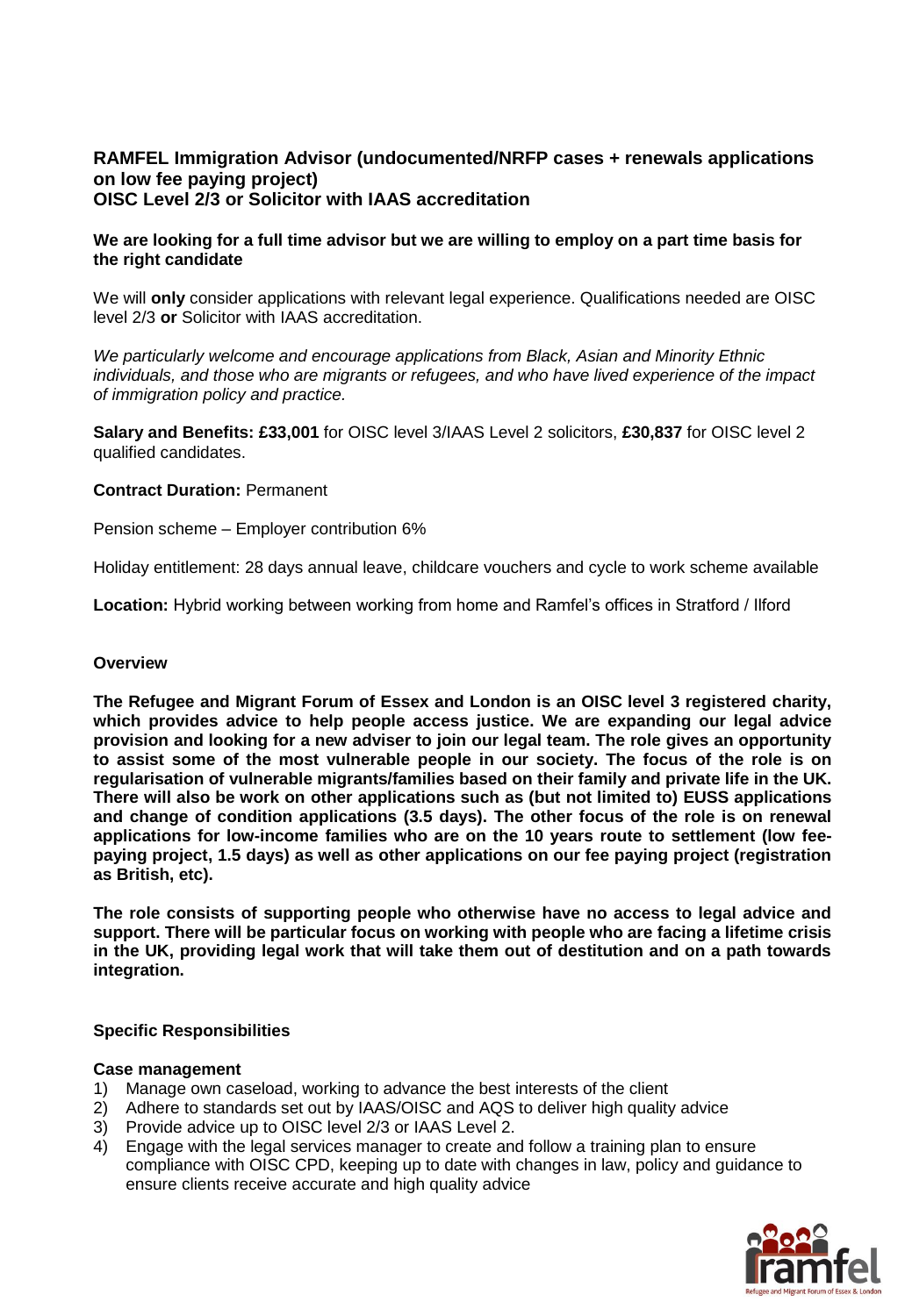- 5) Undertake fee-paying work as part of our low cost service
- 6) Liaise directly with the UKVI/HOIE and related governmental agencies
- 7) Completion of forms, letters and immigration applications
- 8) Liaise with and refer clients to solicitors or other advisers, as appropriate
- 9) Manage client's expectations by discussing deadlines, outcomes and timing
- 10) Deliver legal advice outreach surgeries as and when required (none currently planned for this role)
- 11) Deliver immigration advice and representation to those in London and Essex trying to regularise their immigration status.

### **Service monitoring**

- 1) Ensure that any reporting and monitoring requirements agreed with funders are met in full
- 2) Maintain client files and records in line with file management procedures

### **General responsibilities**

- 1) Seek to continuously improve in order that the Charity delivers the best possible service to beneficiaries
- 2) Ensure that all of Ramfel's Policies and Procedures are adhered to at all times
- 3) Attend internal training and external training as and when required
- 4) Participate in regular supervisions and team meetings
- 5) Working with the Head of Campaigning to raise awareness in relation to the issues our client group face
- 6) Attend the office on a regular basis (hybrid working)
- 7) Act as a positive ambassador for the Charity at all times
- 8) Working with volunteers when necessary
- 9) Undertake any other duties that may be reasonably required

#### **Flexibility**

The post holder is expected to be responsive to Ramfel's policies, priorities and the changing needs of the organisation and will be expected to adapt their workload as required.

#### **Management**

This post will report to the undocumented/NRFP cases Manager.

#### **Hours of work and leave**

The position is FULL TIME (37.5 hours we may be able to accept part time working hours for the right candidate. It is inevitable that in the nature of Ramfel's work the Immigration Advisor will occasionally exceed this. When more hours are worked, time may be taken off in lieu by arrangement with other members of the Team and with the appropriate member of management. Holiday entitlement is 28 days per annum plus bank holidays for full-time roles.

# **Person Specification**

#### **Education/qualifications**

Ideally candidates must be Solicitors with IAAS Level 2 or OISC level 2/3 qualified or;